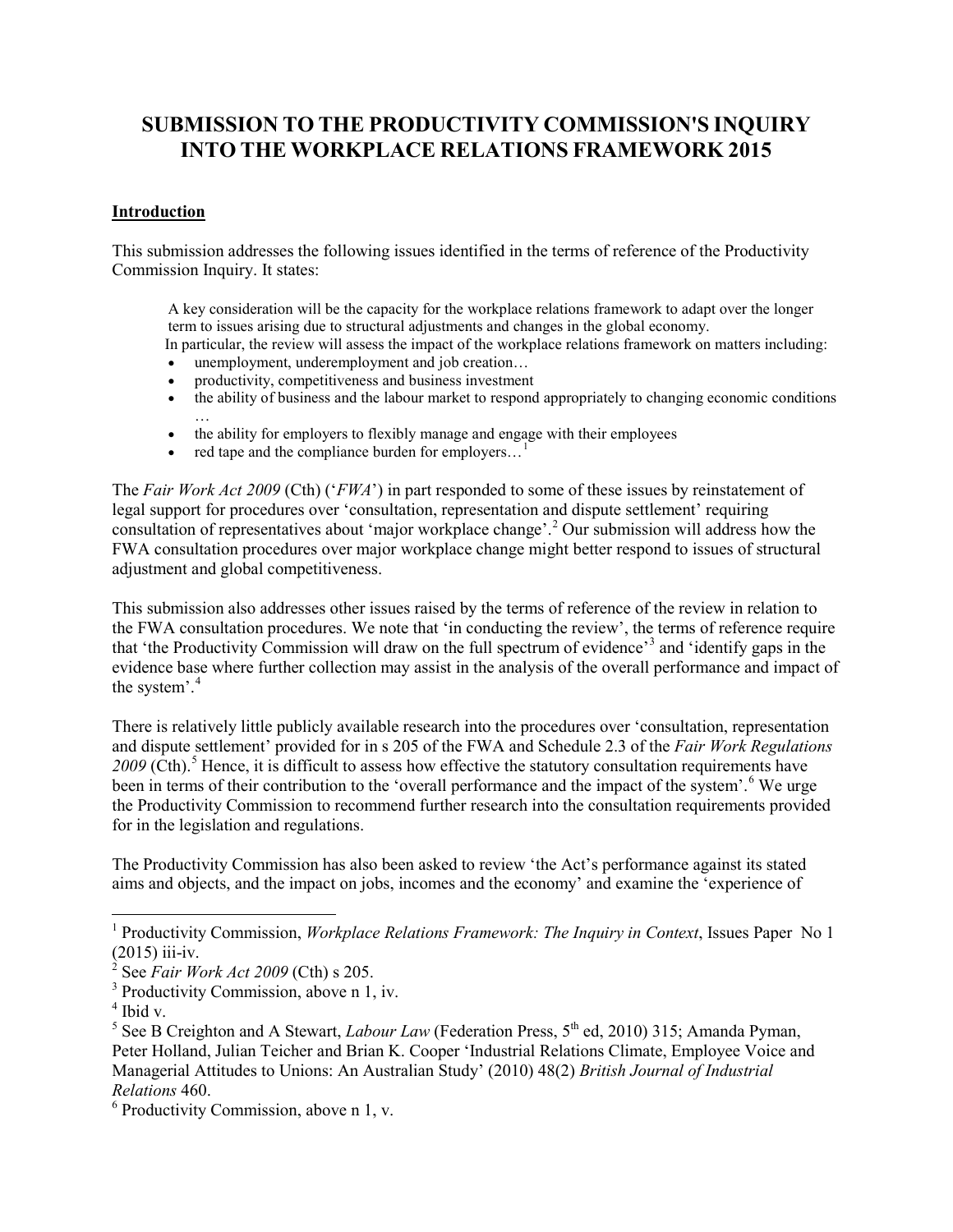countries in the Organisation for Economic Co-operation and Development'.[7](#page-0-6) Accordingly, we compare the consultation provision in the FWA with evidence from comparable European laws and best practice. Improvements to the model term would enhance the operation of the Act consistent with its objects.

#### **Enhancing the Consultation Term Consistent with the FWA Objects**

We highlight for the Commission's consideration the objects specified in ss  $3(a)$  and (e).<sup>[8](#page-1-0)</sup> Section 3 provides:

The object of this Act is to provide a balanced framework for cooperative and productive workplace relations that promotes national economic prosperity and social inclusion for all Australians by:

(a) providing workplace relations laws that are fair to working Australians, are flexible for businesses, promote productivity and economic growth for Australia's future economic prosperity and take into account Australia's international labour obligations; and ...

(e) enabling fairness and representation at work and the prevention of discrimination by recognising the right to freedom of association and the right to be represented, protecting against unfair treatment and discrimination, providing accessible and effective procedures to resolve grievances and disputes and providing effective compliance mechanisms;…

We note that the Act provides that a consultation term must be included in an enterprise agreement requiring consultation of representatives about major workplace change.<sup>[9](#page-1-1)</sup> If an enterprise agreement does not include a consultation term, then the model term is taken to be a condition of the agreement. The model consultation term for enterprise agreements is prescribed in the regulations, which require consultation of relevant employees and appointment of employee representatives.<sup>[10](#page-1-2)</sup> It is notable that similar consultation procedures over major workplace change are also required for modern awards under s 139(1)(j) of the FWA. However, we only focus in this submission on the model term required in enterprise agreements.

The model term provides:

- a right to representation at work;
- a procedure for addressing grievances; and
- a self-regulatory compliance mechanism.

The model term could be improved if the consultation provisions better addressed other objectives of the Act, including co-operation and productivity.

## **Enhancing Consultation Procedures in Australia by Reference to the Experience of European Countries**

There are other ways in which the model term could also be enhanced.

<span id="page-1-3"></span>First, the topics for consultation in the model term are far more limited than in comparable European laws. Under the model term, consultation is required where a major change is likely to have a significant effect on employees if it results in:

 $\overline{\phantom{a}}$ <sup>7</sup> Ibid iv.

<span id="page-1-0"></span><sup>8</sup> *Fair Work Act 2009* (Cth) s 3.

<span id="page-1-1"></span><sup>9</sup> See *Fair Work Act 2009* (Cth) s 205.

<span id="page-1-2"></span><sup>10</sup> *Fair Work Regulations 2009* (Cth) Schedule 2.3.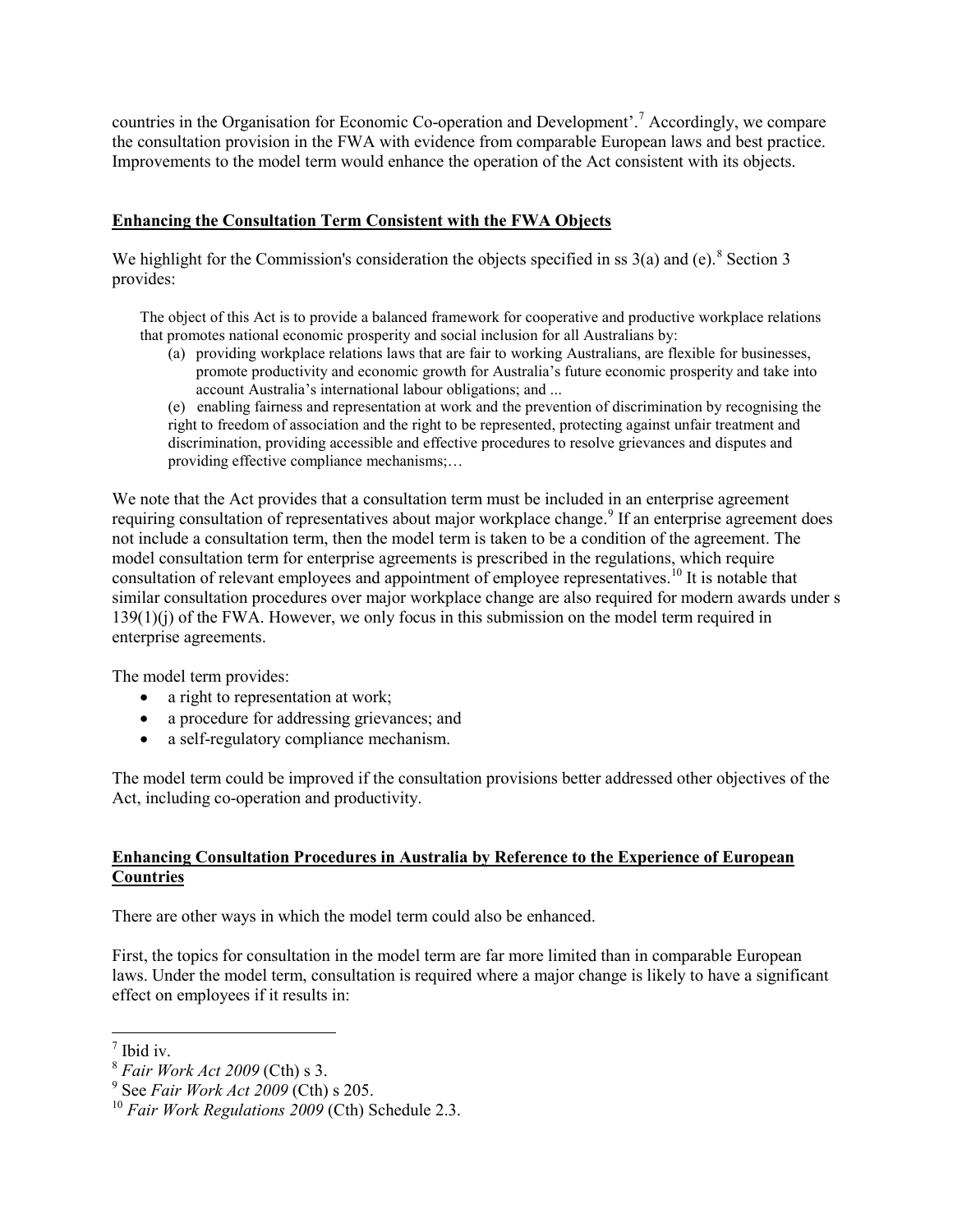- (a) the termination of the employment of employees; or
- (b) major change to the composition, operation or size of the employer's workforce or to the skills required of employees; or
- (c) the elimination or diminution of job opportunities (including opportunities for promotion or tenure); or
- (d) the alteration of hours of work; or
- (e) the need to retrain employees; or
- (f) the need to relocate employees to another workplace; or the restructuring of jobs.<sup>[11](#page-1-3)</sup>

From 2014, where the impact of a change to an employee's regular roster or ordinary hours of work does not constitute major workplace change, an employer will nevertheless be subject to the same consultation obligation regarding these matters. Section 205 of the FWA requires consultation of representatives about major workplace change and change to the regular roster or ordinary hours of work of employees to be a term of an enterprise agreement. From 2014, amended s 205 provides for a new consultation process to be included in a term in an enterprise agreement.<sup>[12](#page-2-0)</sup> The term requires an employer to consult with their employees about change to a regular roster or ordinary hours of work by:

- providing information to the employees about the change;
- inviting employees to give their views about the impact of the change (including any impact in relation to their family and caring responsibilities); and
- considering any views put forward by those employees about the impact of the change.<sup>[13](#page-2-1)</sup>

Professors Creighton and Stewart note that the model term introduced in 2009:

is similar (in the extent of information provision and consultation it requires and the range of issues in respect of which these processes are to occur) to the consultation clauses that were commonly inserted in awards and collective agreements following the Termination, Change and Redundancy Case in 1984.<sup>[14](#page-2-2)</sup>

Despite the modest amendments to the model term operating from 2014, Australia lags well behind mandated consultation requirements over structural adjustment adopted in the European Union. Since the mid-1980s, the European Union has developed new directives requiring all member states to adopt information and consultation procedures that extend beyond those provided for in the model term. For instance, the European Union Directive requiring the establishment of employee information and consultation procedures in undertakings in each of the member States provides a more general list of topics to be discussed by employers and employees.<sup>[15](#page-2-3)</sup> These include:

- $\bullet$  the future development of the enterprise's activities and its economic situation;<sup>[16](#page-2-4)</sup>
- employment, particularly where there is a threat to employment within the business; and  $17$
- issues likely to lead to substantial changes in work organisation or contractual relations, especially issues directly affecting job security such as collective redundancies and business transfers. [18](#page-2-6)

<span id="page-2-7"></span>Thus, the topics to be discussed include firm performance, continuance of employment and job security. Most importantly, discussion of the economic situation of the firm would include consultation over

l

<sup>&</sup>lt;sup>11</sup> *Fair Work Regulations 2009* (Cth) Schedule 2.3 (9).

<sup>12</sup> *Fair Work Act 2009* (Cth) s 205(1A).

<span id="page-2-1"></span><span id="page-2-0"></span><sup>&</sup>lt;sup>13</sup> Explanatory Memorandum, Fair Work Amendment Bill 2013 (Cth) 20 [47].

<span id="page-2-2"></span><sup>&</sup>lt;sup>14</sup> B Creighton and A Stewart, *Labour Law* (Federation Press,  $5^{th}$  ed, 2010) 315.

<span id="page-2-3"></span><sup>15</sup> Council Directive 2002/14/EC, 2002 O J (L 080): ('*ICED, 2002*').

<span id="page-2-4"></span><sup>&</sup>lt;sup>16</sup> ICED 2002: art 4(2)(a).

<span id="page-2-5"></span><sup>&</sup>lt;sup>17</sup> ICED 2002: art  $4(2)(b)$ .

<span id="page-2-6"></span><sup>&</sup>lt;sup>18</sup> ICED 2002: art  $4(2)(c)$ .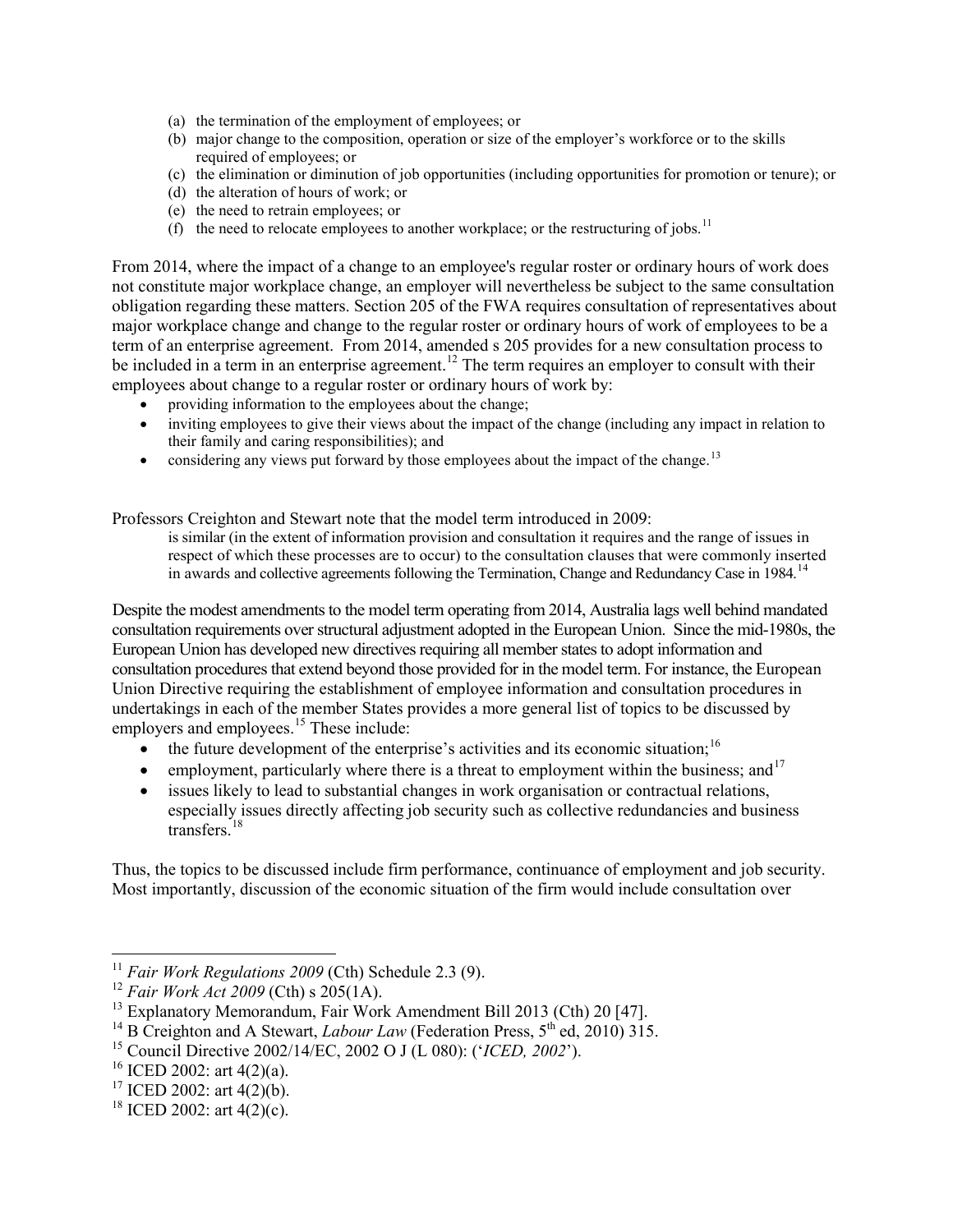productivity. The topics discussed by Works Councils in the Netherlands and Germany are also far more extensive than in the model term.<sup>[19](#page-2-7)</sup>

Turning from the topics of consultation to the form of consultation required by the model term, the term specifies that it must allow for the employee to be represented during the consultation<sup>[20](#page-3-0)</sup> and the Explanatory Memorandum<sup>[21](#page-3-1)</sup> notes that the representative could be an 'elected employee or a representative from an employee organisation<sup>'. [22](#page-3-2)</sup> However, the model term provides no mechanism for election of representatives.

The model term requires the employer to consult employees or their representatives, but provides no structure for ongoing consultation. For instance, there is no reference to a committee structure, such as those provided for by the European Works Councils Directive<sup>[23](#page-3-3)</sup> and the Works Councils legislation in Germany and the Netherlands.

The model term does not provide an effective model for information and consultation procedures for a developed  $21<sup>st</sup>$  century economy. Improved consultation mechanisms are required to address skills development to provide greater employability and to address global competitive pressures faced by Australian businesses to enhance productivity and flexibility. It is notable that enhancement of employability, job security and competitiveness underpin the policies of EU directives regarding informing and consulting employees.<sup>[24](#page-3-4)</sup> Effective implementation of a consultation procedure may not only enhance job security, but also employability, flexibility and productivity.

## **Regulatory Burden and the Statutory Framework**

<span id="page-3-5"></span>Implementation of information and consultation procedures does not impose a significant regulatory burden on most employers because it is an elite form of consultation, that is, through representatives. A statutory framework can reduce costs for employers who would otherwise have to expend funds to devise their own schemes for structured communication with their workforce. A legal framework can minimise the risk of productive discussions being impeded by the conflicting interests of labour and capital.

l <sup>19</sup> See Works Councils Act (WCA) (*Wet op de Ondernemingsraden*), the Netherlands; Betriebsverfassungsgesetz 1972, Works Constitution Act, Germany.<br><sup>20</sup> Fair Work Act 2009 (Cth) s 205(1).

<span id="page-3-3"></span>

<span id="page-3-2"></span><span id="page-3-1"></span><span id="page-3-0"></span><sup>&</sup>lt;sup>21</sup> Explanatory Memorandum, *Fair Work Bill 2009* (Cth) [876].<br><sup>22</sup> Explanatory Memorandum, *Fair Work Bill 2009* (Cth) [876].<br><sup>23</sup> European Parliament and Council (EWC)(1994) 'European Works Council', Council Directive 1994 OJ (L 254); European Parliament and Council (EWC) (1997) 'European Works Council', Council Directive 97/74, 1998 OJ (L 010); The Transnational Information and Consultation of Employees Regulations (1999) UK Statutory Instrument 1999, 3323.

<span id="page-3-4"></span> $^{24}$  Key aims mentioned in the preamble of the ICED 2002 are: to promote social dialogue between management and labour; to strengthen dialogue and promote mutual trust within undertakings; to increase employee availability to undertake measures and activities to increase their employability, promote employee involvement in the operation of the future of the undertaking and increase its competitiveness.